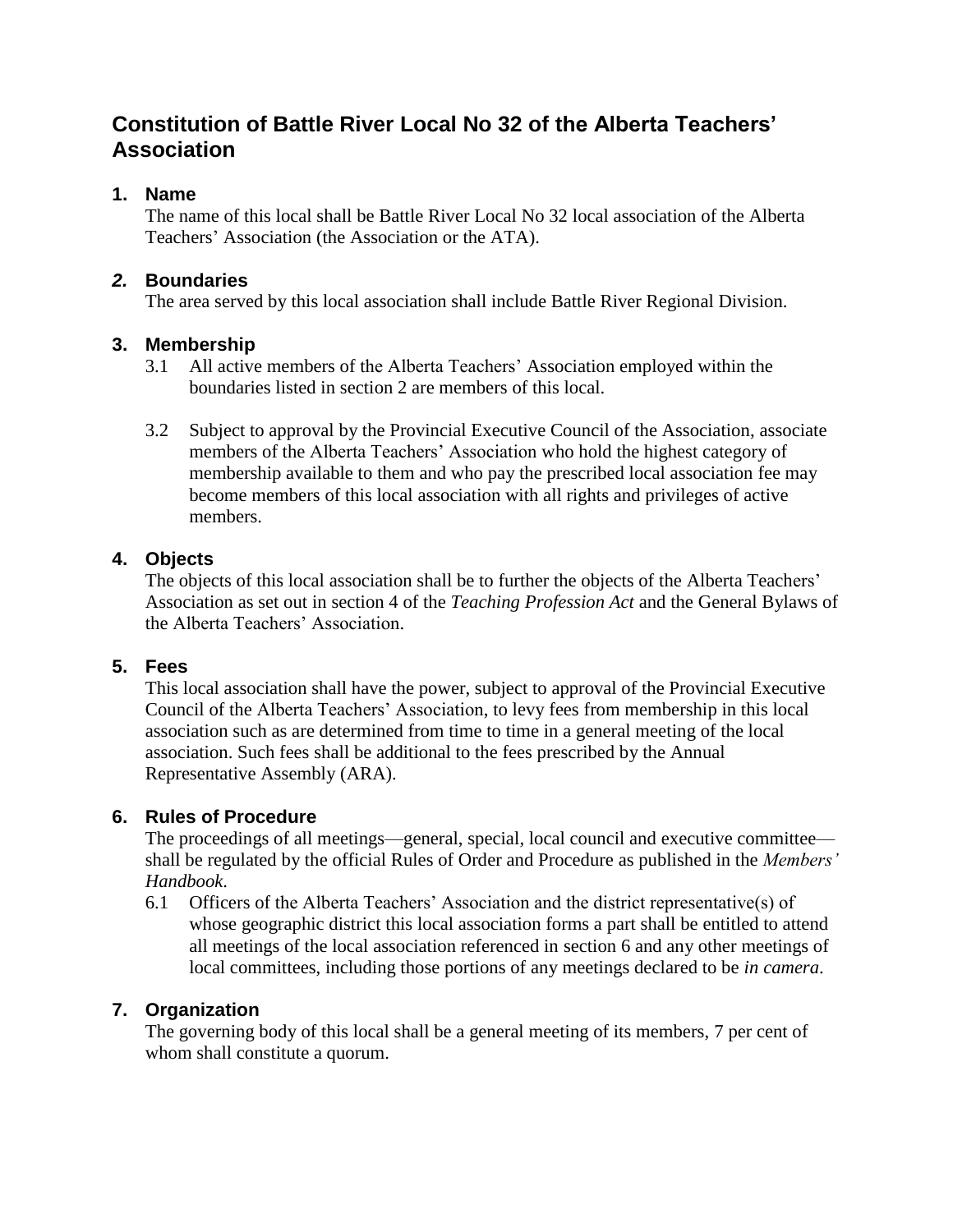- 7.1 In the event that quorum is not obtained at a duly called general meeting, the general meeting may be adjourned to a later date or the business of the general meeting shall be conducted at the next meeting of local council.
- 7.2 In the event that the business of the Annual General Meeting is referred to a local council meeting, that local council meeting shall have the authority to deal with such business as though it were a general meeting.
- 7.3 A general meeting of this local shall be held in May to hear reports and deal with same, hold elections, approve and set policy, and deal with such other matters as may arise.

## **8. Local council**

- 8.1 There shall be constituted a local council of this local consisting of
	- (a) all members of the executive committee;
	- (b) local ARA delegates if not members of the executive committee;
	- (c) one representative from substitute teachers' group;
	- (d) chairs of standing committees if not members of the executive committee, ARA delegates or school representatives;
	- (e) one convention representative, if not included in (a) to (d);
	- (f) one administration representative, if not included in (a) to (e); and
	- (g) one member elected by each staff.
- 8.2 Each of the members included in (a) to (g) above shall be a voting member.
- 8.3 Any other member of the local may attend local council as a guest and may speak with approval of the chair, but may not vote.
- 8.4 The duties of the local council shall be
	- (a) to administer the affairs of the local association, including adoption of an audited annual financial statement and approval of an annual budget;
	- (b) to appoint all ad hoc committees;
	- (c) to approve frames of reference for each of its committees;
	- (d) to hear reports from committees and decide on action to be taken, if any;
	- (e) to elect or appoint representative(s) to serve on the convention board(s) of the teachers' convention association(s) for which the local association is a memberlocal, with at least one representative being a member of the local professional development committee;
	- (f) to appoint representatives to the ATA Summer Conference and others as decided by the local council or executive committee; and
	- (g) to deal with other matters not inconsistent with this constitution or the General Bylaws of the Alberta Teachers' Association.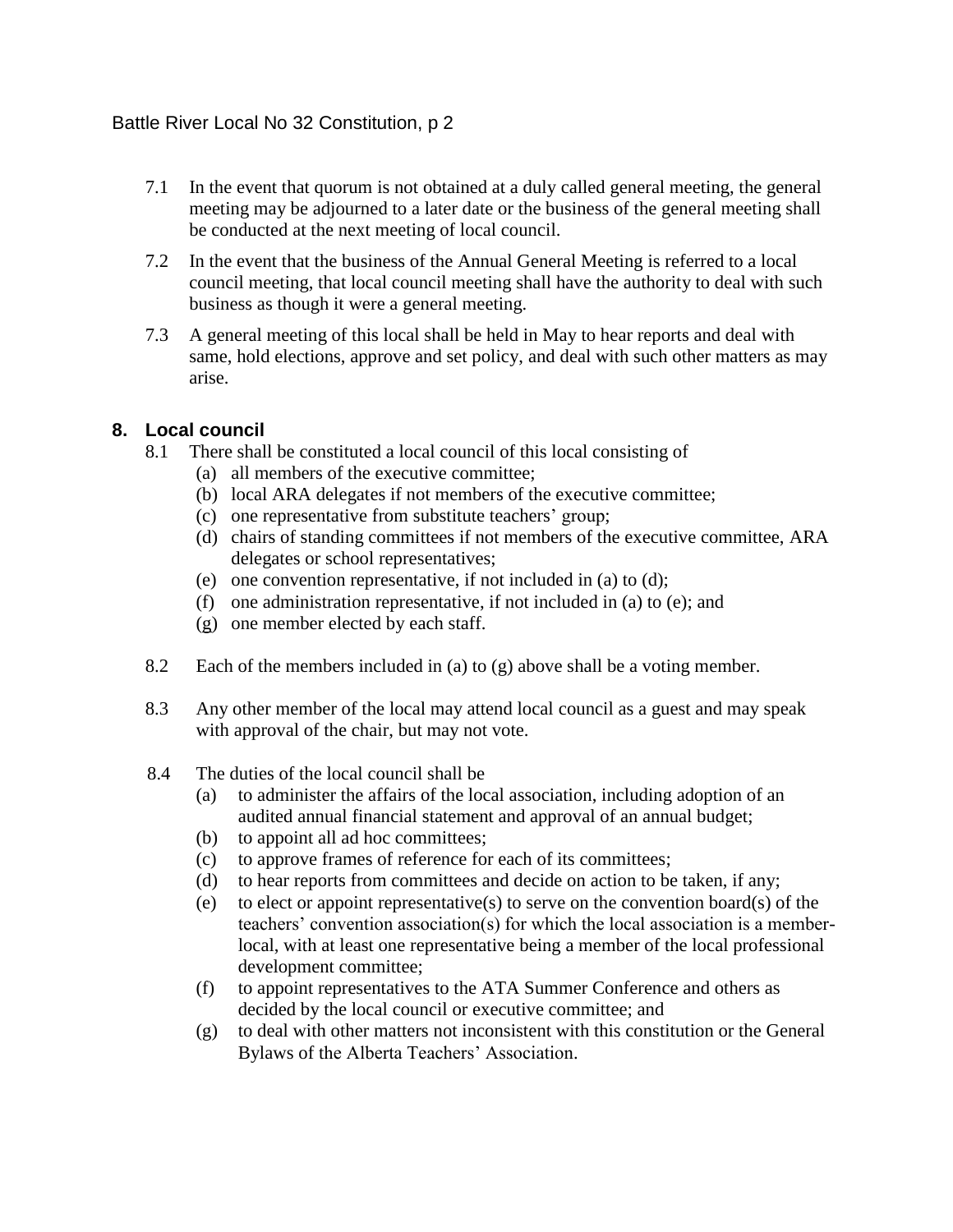- 8.5 Meetings of the local council shall be held at least every two months except when a general meeting takes place of a council meeting.
- 8.6 A majority vote of those present shall govern the decisions of the local council unless rules and regulations otherwise decree.
- 8.7 Fifty per cent of local council members are required to constitute a quorum.

#### **9. Executive committee**

- 9.1 The executive committee of this local shall consist of the president, vice-president, past president, secretary, treasurer and the communications officer.
- 9.2 It shall be the duty of the executive committee
	- (a) to prepare the agenda of business for all meetings;
	- (b) to exercise general supervision of the affairs of the local association;
	- (c) to prepare and transmit to the head office of the Alberta Teachers' Association such reports and statements with reference to the affairs of the local association as may be required by the Provincial Executive Council of the Alberta Teachers' Association;
	- (d) to ensure that all Association moneys are used to further the objects of the Association as set out in the *Teaching Profession Act*;
	- (e) to ensure that there is liaison between the local and all employing boards within the local;
	- (f) when time is of the essence, to assume the functions of the local council; and
	- (g) to appoint the liaison committee to meet with the board as necessary.
	- 9.3 The executive committee shall meet as often as local business requires.

#### **10. Notice of meetings**

- 10.1 Notices of intent to hold a general, special, local council or executive committee meeting shall be provided to an authorized representative at each school or worksite and the district representative(s) by the secretary at least four days before such meeting is to be held, and such notices shall include an outline or agenda of business to be discussed at the meeting, provided, however, that any meeting may, by a majority vote of the total number of members on the roster, waive notice of a meeting or of any motion brought before the meeting.
- 10.2 Meetings of this local association or of the bargaining unit within the local shall be called by the president, or on the request of the executive committee or the local council, or on the written request of 10 members of the local, or at the request of the teacher welfare committee chair or representative(s) to the teacher welfare committee (as appropriate), or at the request of an ATA officer or of the district representative of whose district this local association forms a part.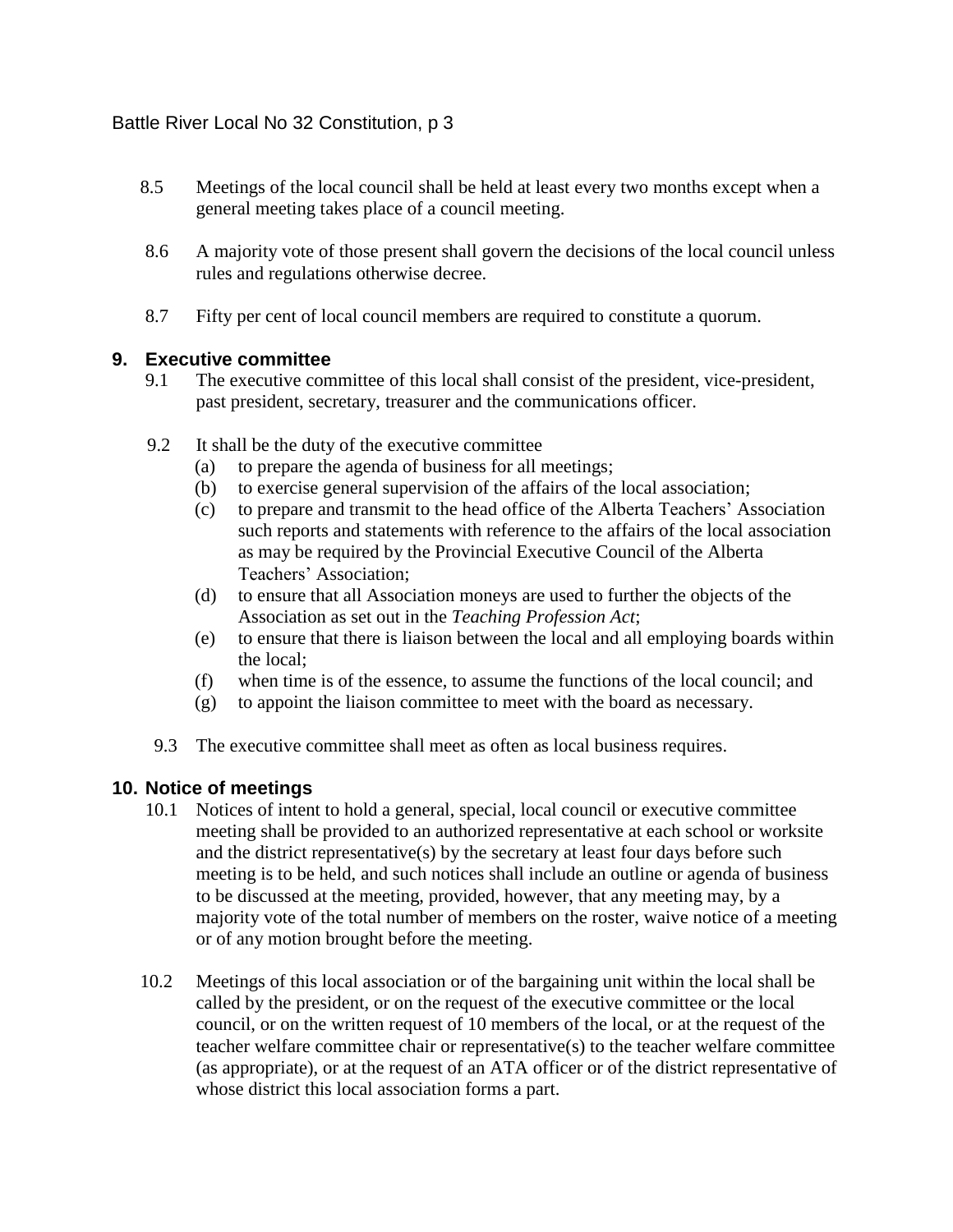10.3 A record shall be kept of all those attending general, special, local council and executive committee meetings of this local.

## **11. Duties of officers**

- 11.1 An ATA officer shall not vote. A district representative shall not vote except at a general meeting of a local of which the representative is a member.
- 11.2 *President*—The duties of the president shall be
	- (a) to serve as chief executive officer of the local;
	- (b) to call and preside at all general, special, local council and executive committee meetings of this local association;
	- (c) to exercise general supervision over the affairs of this local association;
	- (d) to serve as a local representative to representative assemblies;
	- (e) to be a signing officer of the local; and
	- (f) to be a member, ex officio, of all standing committees.
- 11.3 *Vice-president*—The duties of the vice-president shall be
	- (a) to take charge of the affairs of this local association in the absence of the president,
	- (b) to assist the president in the discharge of duties and
	- (c) to chair the public education works committee.
- 11.4 *Secretary*—The duties of the secretary shall be
	- (a) to keep accurate records of all proceedings of this local association;
	- (b) to bring before the executive committee of this local association all communications received by the local;
	- (c) to prepare and send to the head office of the Alberta Teachers' Association such statements and reports as may be required from time to time;
	- (d) to prepare and send notices calling all meetings, whether regular, special, local council or executive committee;
	- (e) to maintain an isolated record of all policy motions passed by the local association;
	- (f) to keep a record of attendance at all meetings; and
	- (g) to exercise all functions of the recording secretary that are generally ascribed to that office.
- 11.5 *Treasurer*—The duties of the treasurer shall be
	- (a) to keep accurate records of all moneys received and collected and to take charge of same;
	- (b) to prepare, at the direction of the executive committee, an annual budget for the local to be made available to the members of the local council at the March meeting each year;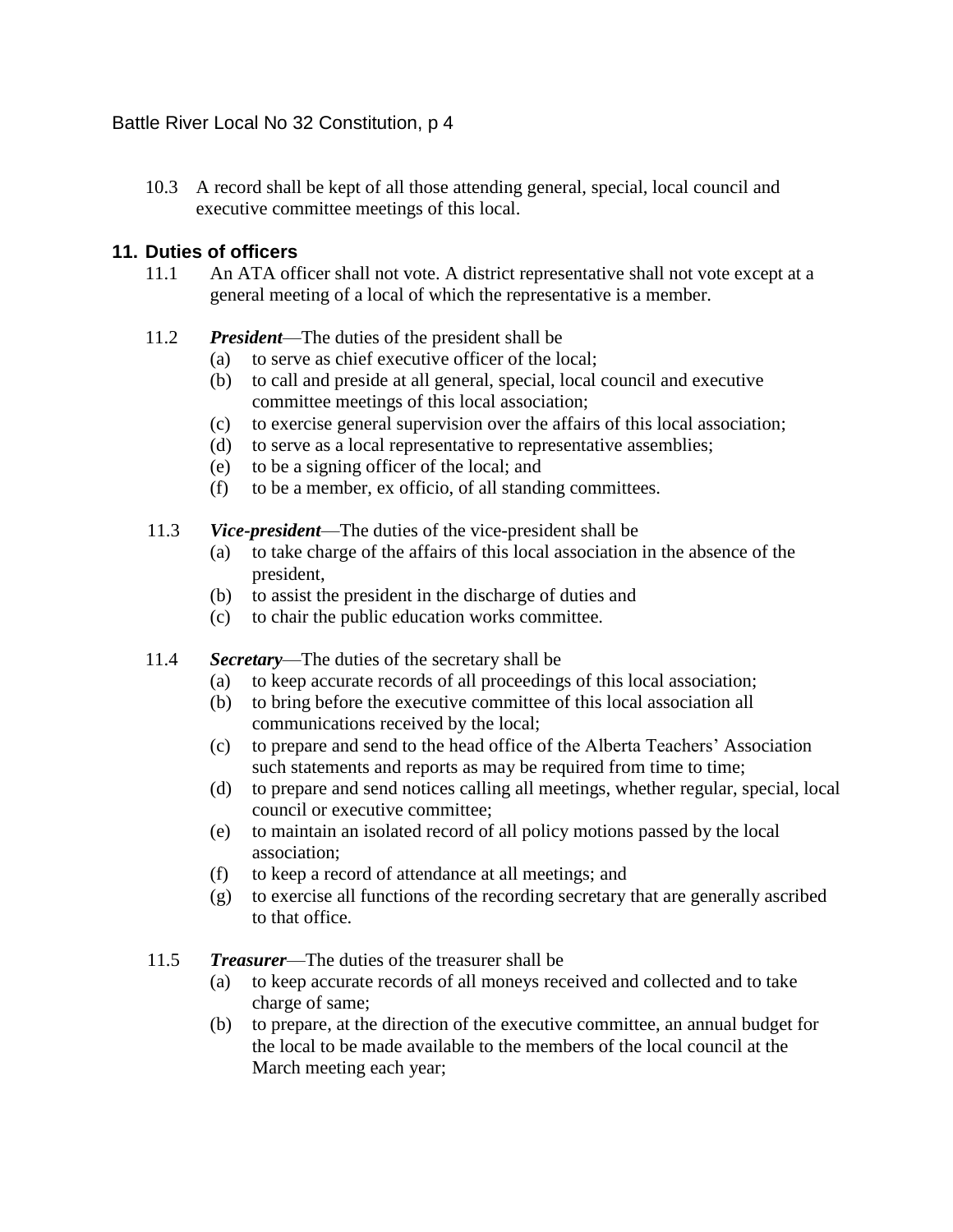- (c) to make the necessary disbursements of the funds of this local association as authorized by the executive committee or local council;
- (d) to prepare and send to the head office of the Alberta Teachers' Association such statements and reports as may be required from time to time;
- (e) to make regular financial reports to the executive committee and to the local council; and
- (f) to present to the Annual General Meeting an audited financial statement.

## 11.7 *Local representatives to the Annual Representative Assembly*—The duties of each local representative of this local association shall be

- (a) to represent this local association at all representative assemblies of the Alberta Teachers' Association;
- (b) to report the proceedings of all representative assemblies to the local council and to such other gatherings as may be decided;
- (c) to attend meetings of the local council of this local association; and
- (d) to attend general meetings of this local association.
- 11.8 *School representatives*—The duties of the school representatives shall be
	- (a) to report on the activities of the local council to their respective staffs and such other duties as are requested by the local council or the Alberta Teachers' Association;
	- (b) to report on activities of the teacher welfare committee to their respective staffs;
	- (c) to attend meetings of the local council of this local association; and
	- (d) to attend general meetings of this local association.
- 11.9 *Communications officer*—It shall be the responsibility of this officer to carry out a communications program with the teachers in the local and between the local and its various publics. All actions of this officer shall be subject to prior approval by the executive committee of the local.
- 11.10 *Past president*—The duties of the past president shall be
	- (a) to assist the president in carrying out his or her duties,
	- (b) to coordinate elections and
	- (c) to act as chief returning officer.

# **12. Committees**

The duty of all standing and ad hoc committees shall be to report activities directly to local council.

12.1 *Teacher welfare committee (TWC)*—There shall be a teacher welfare committee for each employing jurisdiction in the local. Each teacher welfare committee shall operate under a frame of reference approved by the local council and subject to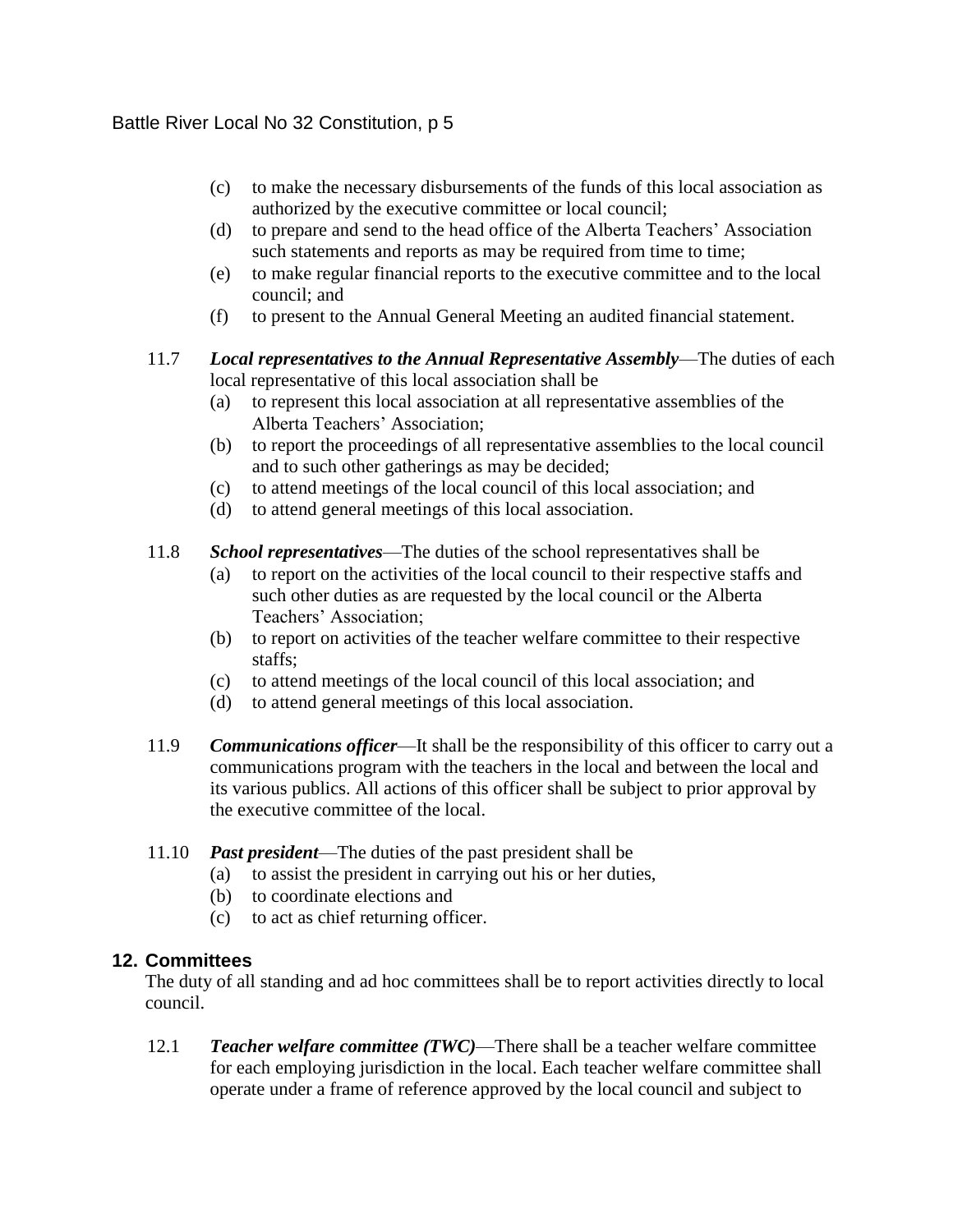ratification by the Provincial Executive Council of the Alberta Teachers' Association. An amendment procedure shall be specified in the frame of reference.

- 12.2 *Negotiating subcommittee*—The negotiating subcommittee shall be chosen from and by the teacher welfare committee. It shall be the duty of this subcommittee to engage in collective bargaining with the board of trustees as per the teacher welfare committee frame of reference.
- 12.3 *Professional development committee*—The duty of this committee shall be to assume general responsibility for all professional development activities undertaken by this local association.
- 12.4 *Political engagement committee*—The duties of this committee shall be
	- (a) to contact and lobby local, provincial and federal politicians on issues of importance to teachers; and
	- (b) to encourage teachers to become aware of and politically active with regard to educational issues.

## **13. Duties of Committee Chairs**

- 13.1 The duties of each committee chair shall be
	- (a) to report back to the membership and/or the local council on all committee meetings;
	- (b) to see that the secretary has access to minutes of all committee meetings;
	- (c) to provide reports to the local council in the form required by the local council; and
	- (d) to provide an annual report to the membership at the Annual General Meeting in the spring.

#### **14. Representation on Convention Boards**

- 14.1 *Local representative(s) serving on convention board(s)*—The duties of the convention board representatives shall be
	- (a) to represent the local at all meetings of the convention board;
	- (b) to serve as the communication link between the local and the convention board;
	- (c) to assist with the development of the convention program by serving as a liaison between the local professional development committee and the convention board;
	- (d) to ensure that the local receives the annual budget and the audited financial statement of the convention association; and
	- (e) such additional duties as specified in the convention association's constitution.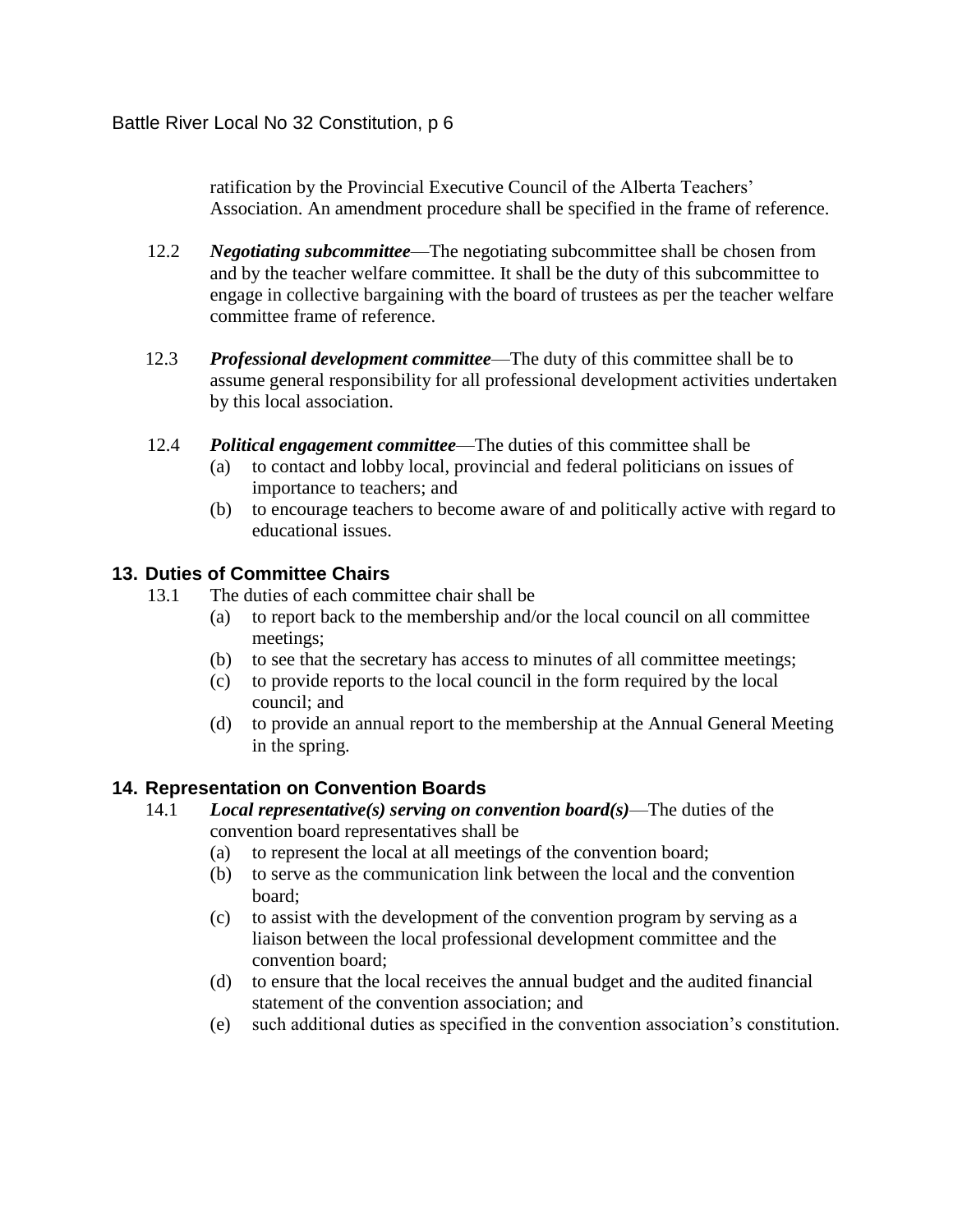14.2 Teachers' convention association(s) shall reimburse local representative(s) who serve on their convention board(s) for all necessary out-of-pocket expenses related to their attendance at convention board meetings and events.

## **15. Elections**

- 15.1 The president, vice-president and local communications officer shall be elected in even numbered years by a vote of the members of this local. Term shall begin July 1 following election.
- 15.2 The secretary and treasurer shall be elected in odd numbered years by a vote of the members of this local. Term shall begin July 1 following election.
- 15.3 TWC representatives shall be elected annually by members of the bargaining unit. Term shall begin July 1 following election.
- 15.4 Delegates to the next year's ARA shall be elected by members of the local.
- 15.5 Convention association representatives shall be elected by members of the local to assume duties by April 1 of each year.
- 15.6 A vacancy on the executive committee occurring between elections shall be filled by election of a member of this local association by the remaining members of the executive committee.

# **16. Substitute Teachers' Group**

- 16.1 At the request of 10 or more substitute teacher members, this local shall organize a substitute teachers' group.
- 16.2 Those eligible for participation in the group shall be members who substituted for one of the employing jurisdictions included in the local for at least one day during the previous twelve-month period.
- 16.3 An appropriate budget for the group shall be established.
- 16.4 The frame of reference for the group shall be as follows:
	- (a) Its objects shall be to advance the professional skills and knowledge unique to substitute teaching and to advance within the local the special interests of substitute teachers.
	- (b) It shall have at least one general meeting per year.
	- (c) It shall elect a chair, a vice-chair, a secretary-treasurer and two members-atlarge to an executive which shall be responsible for organizing activities to promote the objects of the group.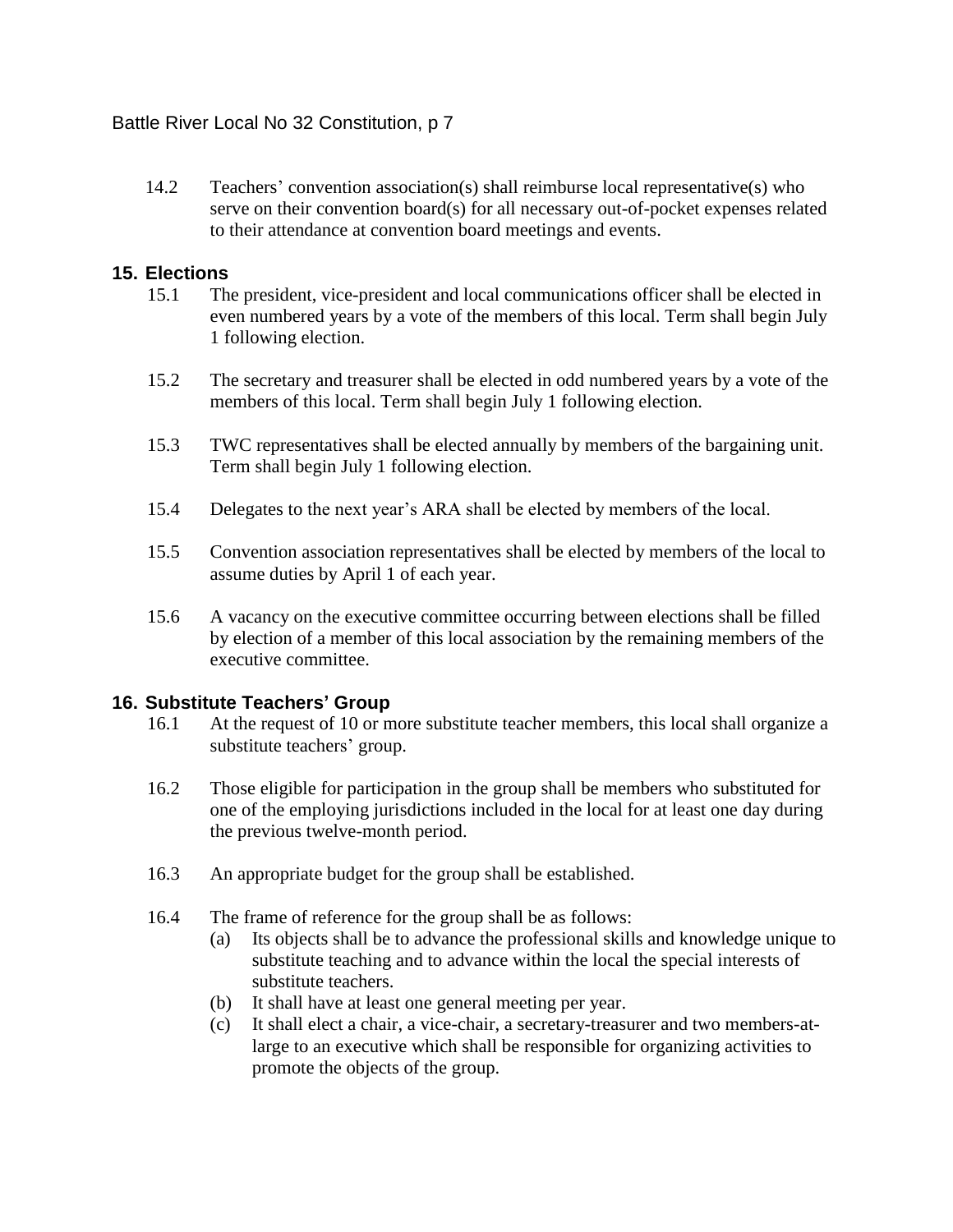(d) Its executive shall present to the local an annual report of its activities and of the disbursements.

# **17. Provincial Association Intervention**

- 17.1 In this section
	- (a) *investigated local officer* means a local officer whose conduct is under investigation pursuant to section 17.2;
	- (b) *investigator* is the individual appointed by the table officers pursuant to section 17.2;
	- (c) *local officer* means the president, vice-president, past president or secretarytreasurer (or secretary or treasurer) of a local association or any other officer appointed or elected by a local association;
	- (d) *Provincial Executive Council* means the executive council as defined in section 11 of the *Teaching Profession Act*;
	- (e) *table officers* means the Association's officers as defined in Bylaw 35;
	- (f) *executive secretary* means the chief executive officer of the Association or a person designated by the executive secretary; and
	- (g) *staff officer* means a member of executive staff designated by the executive secretary.

#### **Suspension or Removal from Office of Local Officers**

- 17.2 Where the table officers have or receive information which leads them to believe that a local officer
	- (a) has neglected his or her duties to the extent that the proper operation of the local association is being negatively affected,
	- (b) is mentally incapacitated,
	- (c) is engaging in corrupt practices,
	- (d) is engaging in financial malpractice or
	- (e) has undertaken activities inconsistent with the principles and policies of the Alberta Teachers' Association,

the table officers may initiate an investigation into the conduct of the local officer by appointing an individual to conduct an investigation and to provide a written report to the table officers within a specified time with respect to the results of the investigation.

- 17.3 In the course of the intervention under section 17, an investigated local officer is entitled to have access to a staff officer for advice.
- 17.4 The table officers may, taking into account the nature of the alleged conduct, the urgency of the matter in question and any submission from the investigated local officer, suspend an investigated local officer from office pending the completion of the investigation and may terminate the suspension at any time if the table officers conclude that the suspension is no longer warranted.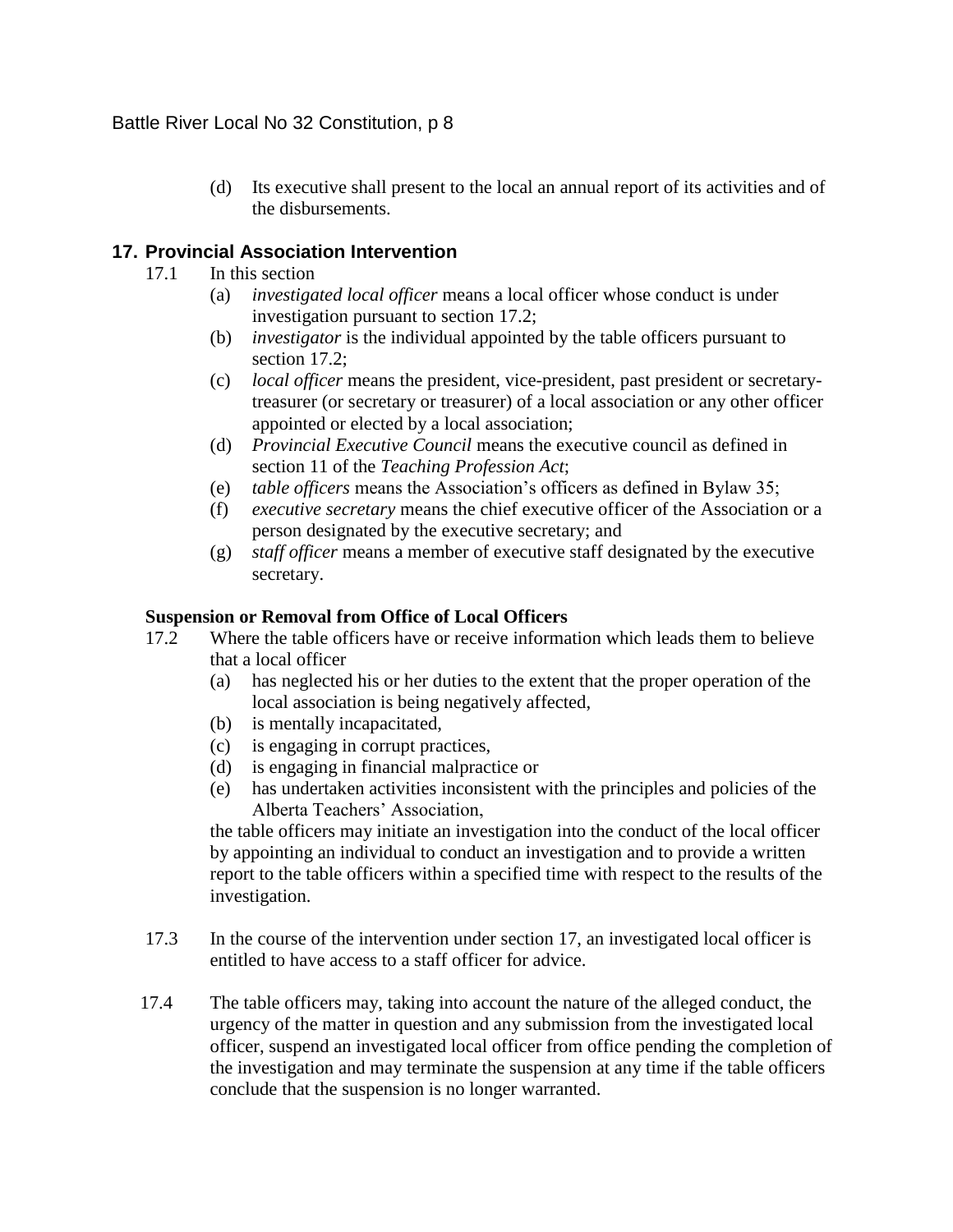- 17.5 The table officers may appoint another individual to assume the duties of the investigated local officer during the period of the suspension.
- 17.6 The investigated local officer may appeal a suspension from office under section 17.4 to the Provincial Executive Council by filing a notice of appeal with the executive secretary within 30 days of being notified of the suspension.
- 17.7 If an investigated local officer appeals his or her suspension, Provincial Executive Council shall, as soon as practicable, consider representations of the table officers and the investigated local officer and shall determine if the suspension should be continued pending the conclusion of the investigation or should be set aside.
- 17.8 During the investigation the investigated local officer shall be provided with an opportunity to provide a response to the investigator with respect to the concerns about the investigated local officer's conduct.
- 17.9 An investigated local officer may, in the course of the investigation, submit his or her resignation to the executive secretary.
- 17.10 Where an investigated local officer resigns in accordance with section 17.9, the investigation shall be continued with the cooperation of the investigated local officer, and the resignation does not extinguish any liability that the investigated local officer may have with respect to acts which occurred during the period the office was held.
- 17.11 The investigated local officer has a duty to cooperate during the investigation and the investigator may direct the investigated local officer or any other member of the Alberta Teachers' Association to
	- (a) answer any inquiries the investigator may have relating to the investigation;
	- (b) produce any records or other property in the investigated local officer's possession or under his or her control that are or may be related in any way to the investigation;
	- (c) give up possession of any record for the purpose of allowing the investigator to make a copy and return the records within a reasonable time of receiving the records; and
	- (d) attend before the investigator for the purpose of complying with (a), (b) or (c) of this subsection.
- 17.12 In the event that the investigated local officer fails or refuses to cooperate with the investigator, the failure to do so shall be noted by the investigator in his or her report to the table officers.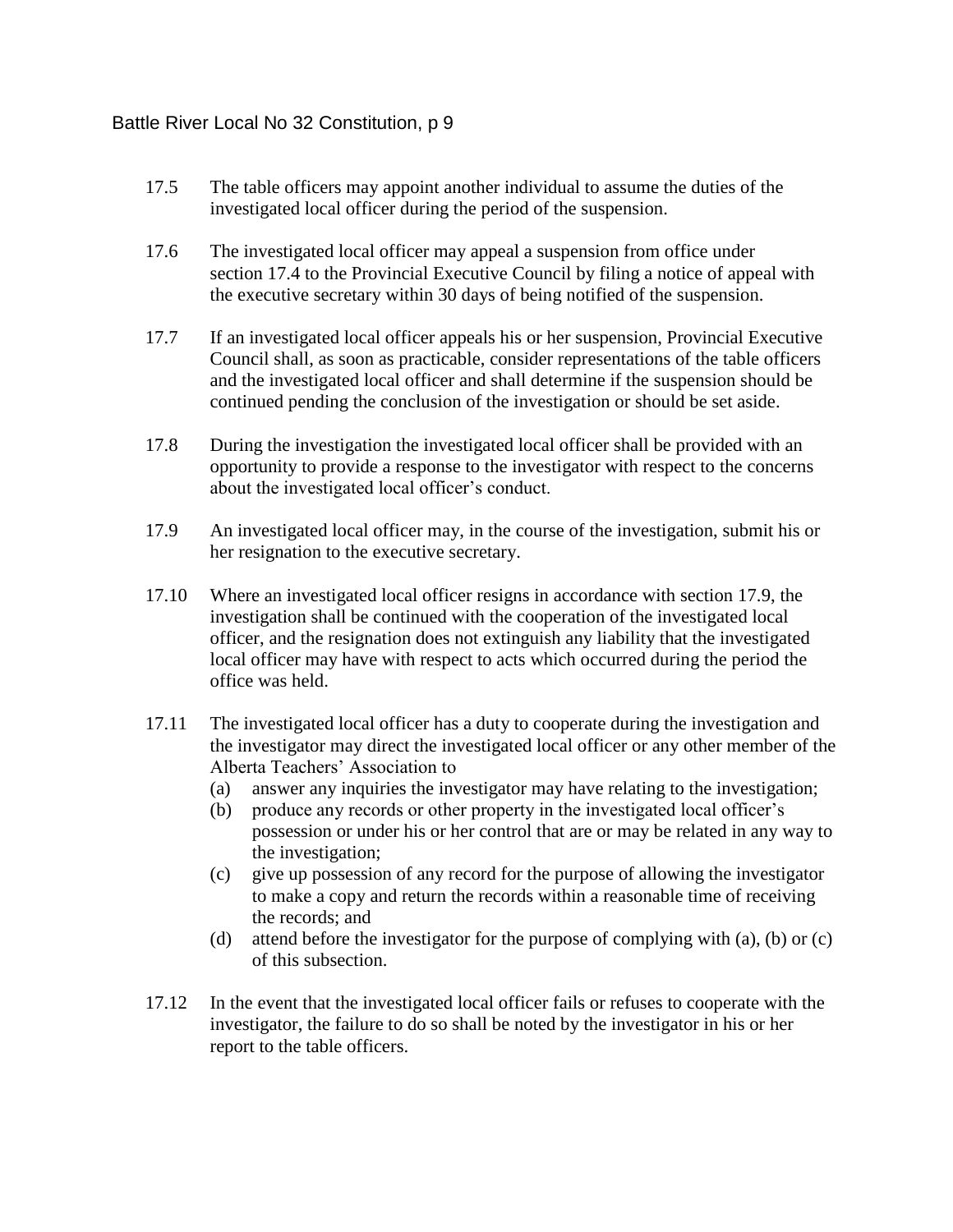- 17.13 Upon completion of the investigation, the investigator shall submit a written report to the table officers and a copy of the written report shall be provided to the investigated local officer.
- 17.14 The table officers, upon consideration of the report of the investigator, may make one or more of the following orders:
	- (a) remove the investigated local officer from office;
	- (b) restrict the investigated local officer's eligibility for office in the future;
	- (c) if the investigated local officer was suspended during the investigation, reinstate the investigated local officer to office and impose any conditions or restrictions that the table officers consider appropriate in the circumstances; and shall advise the investigated local officer and Provincial Executive Council of their decision.
- 17.15 If the table officers remove the investigated local officer from office, then the table officers may appoint another individual to assume the duties of the investigated local officer until a new local officer is elected or appointed to the position in accordance with this constitution.
- 17.16 The investigated local officer may appeal the decision of the table officers under section 17.14 by filing a notice of appeal with the executive secretary within 30 days after being notified of the decision.
- 17.17 If an investigated local officer appeals the decision of the table officers, Provincial Executive Council shall, as soon as practicable, consider representations of the table officers and the investigated local officer and shall determine if the decision of the table officers shall be confirmed, varied or set aside.
- 17.18 In an appeal under section 17.7 or 17.17, the table officers may make submissions to Provincial Executive Council respecting the outcome of the appeal.

#### **Official Trustee**

- 17.19 Subject to a two-thirds majority vote, Provincial Executive Council may appoint an official trustee to conduct the affairs of the local, subject to any terms and conditions the Provincial Executive Council considers necessary:
	- (a) when a local council fails to comply with the requirements of section 8.4 or
	- (b) when the Provincial Executive Council considers it in the interests of the Association to do so.
- 17.20 The local may appeal the appointment of an official trustee to a representative assembly.